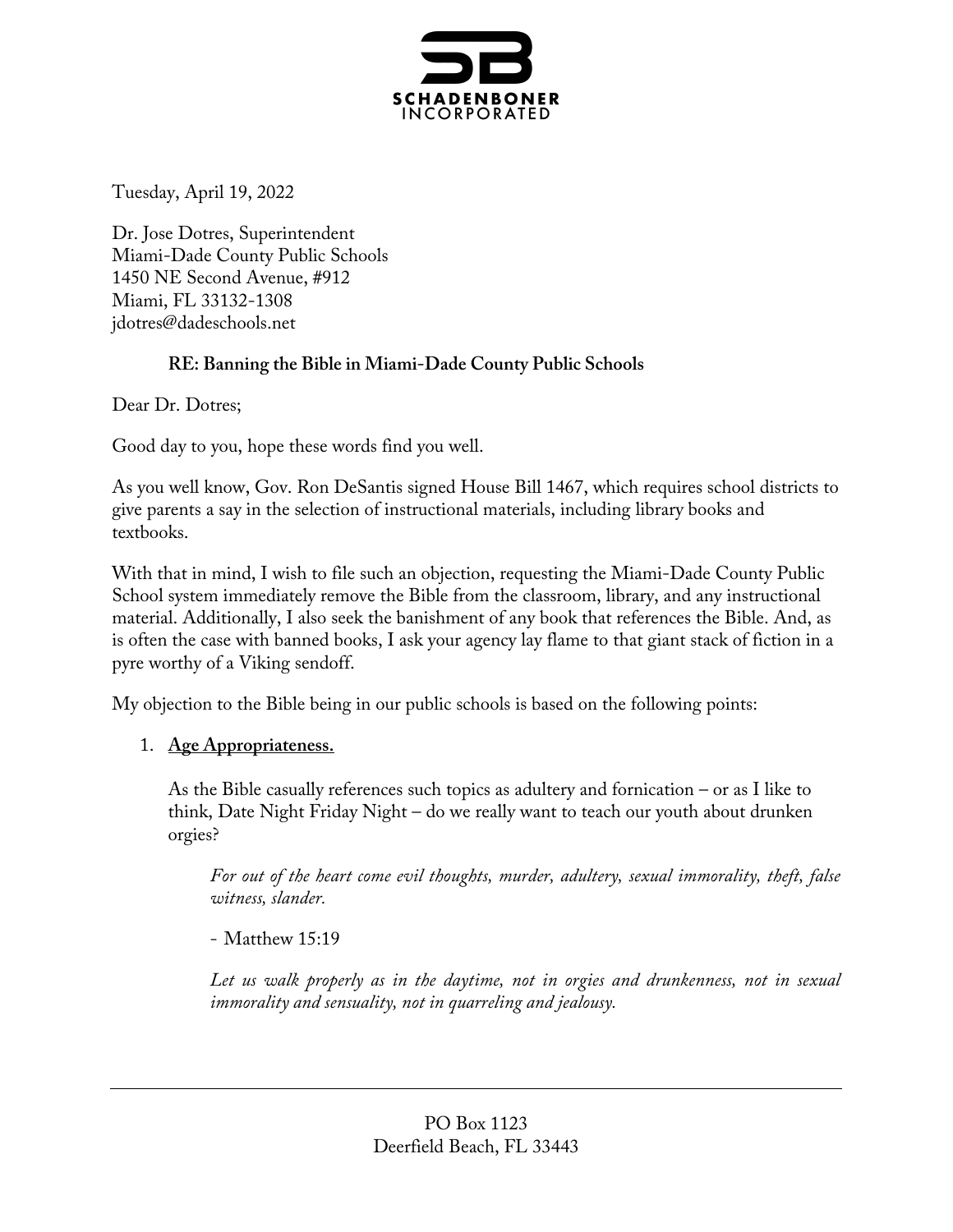

- Romans 13:13

## 2. **Bestiality and Rape.**

Taking a cue from Florida Statute Ch. 847.001 6(a,b,c), one should consider such discussions to be harmful to minors and obscene.

*Do not have sexual relations with an animal and defile yourself with it. A woman must not present herself to an animal to have sexual relations with it; that is a perversion.*

- Leviticus 18:23

# 3. **Wokenness.**

With the constant babbling concerns about teaching Critical Race Theory, should we not take stock of the Bible's position on slavery? I am concerned our young white students will read such passages and wake up to civilization's sordid past.

*Servants, be obedient to them that are your masters according to the flesh, with fear and trembling, in singleness of your heart, as unto Christ; not with eye-service, as men-pleasers; but as the servants of Christ, doing the will of God from the heart; with good will doing service, as to the Lord, and not to men: knowing that whatsoever good thing any man doeth, the same shall he receive of the Lord, whether he be bond or free.*

*-* Paul's Epistle to the Ephesians, VI, 5-7

# *4.* **Social-Emotional Learning.**

**The most troubling of issues for many, as it's obvious once we teach** little Jimmy and Susie to show empathy for their classmates, they're one giant step closer to getting their LGBTQ+ freak on.

*It is not good enough for man to be alone, therefore, encourage one another and build each other up!*

- Genesis 2:18

In summation, please accept this document as my request to remove the Bible, and any referential material, from the Miami-Dade County Public Schools. In the end, if Jimmy and